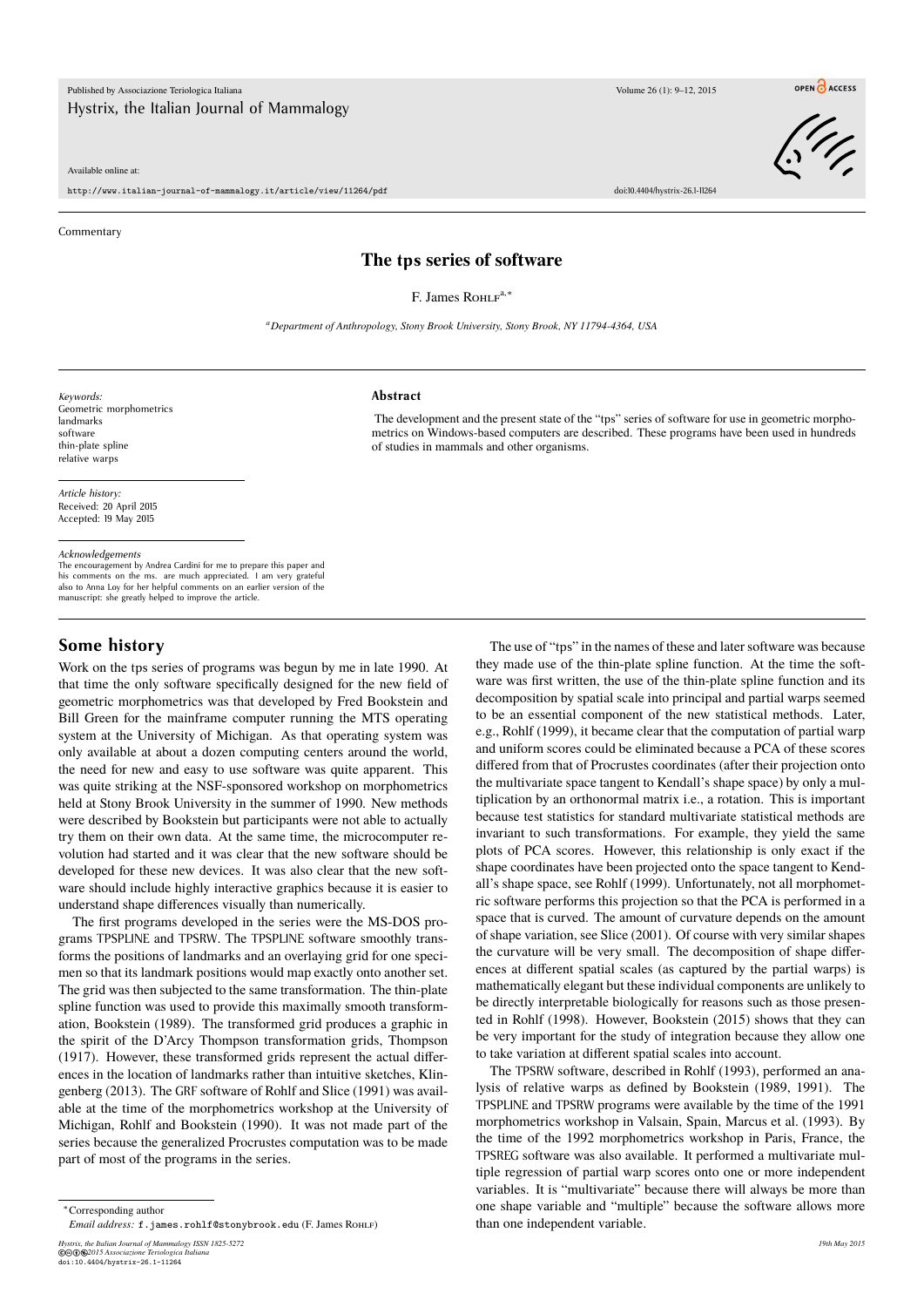The programs use the .tps file format designed for holding the 2D and 3D coordinates of landmark points and, optionally, the name of the image file corresponding to the landmarks for each specimen. It was later generalized to also hold coordinates of points along curves and entire outlines. The landmark coordinates can also be saved as matrices using the .nts (NTSYSpc) file format. Both formats are described in the help files included with each program. Numerical results such as matrices of principal warps and partial warp scores, relative warp scores, etc. can be saved using the .nts (NTSYSpc), .m (Matlab), and .csv file formats. These are all plain ASCII text files than can be viewed and modified for use with other software by using a text editor such as the Windows Notepad (although more powerful editors are more convenient when more extensive changes are needed). The decision to develop a series of specialized programs rather than one comprehensive program was made to enable at least some software for geometric morphometrics to be available as soon as possible.

Towards the end of the 1990s development was switched from MS-DOS to the Windows 3.1 operating system and by the time of the 1997 morphometrics workshop in Rome, Italy, the software had been rewritten and new software developed for use with MS-Windows 95. It was soon migrated to Windows NT. This change made the analysis of larger datasets possible as well as better graphics. This also meant that only minimal changes to the software would then be needed for compatibility with the new versions of Windows. The present suite of programs in this series were written in a standard way for Windows 7, 8, and 8.1 but should run on future versions of Windows as well as emulators on Linux (e.g., WINE, http://www.winehq.org/) and MacOS computers. It should be noted that the software all have help files that provide both technical information about what the programs do, notes on how to use each program, and usually examples. The programs are listed below in alphabetical order.

## **The present programs in the TPS series**

**TpsDig2**. This software is used to capture the coordinates of landmarks for a wide variety of 2D image formats. The intended usage of the software is to start with a .tps file that contains lines with "LM=0" and "IMAGE=xxx" (where "xxx" is the name of an image file) for all the specimens in a study. This initial .tps file can be created automatically using one of the options in the tpsUtil program. One can then move through the images by pressing the red left and right arrow buttons. The images can also be transformed in order to enhance them so that the landmarks are easier to see. Coordinates of points along outlines and curves can also be captured. For high-contrast images, complete outlines can be captured automatically, Souto-Lima and Millien (2014) is an example using molars of voles. TpsDig2 is an update of TpsDig. The update was needed for compatibility with high resolution image files that are now used. The program can also be used to measure distances, angles, and areas.

**TpsPLS**. A program to perform a two-block partial least-squares analysis, 2BPLS, as described by Rohlf and Corti (2000). The software can be used to analyze and visualize patterns of covariation, if any, between a set of variables and a sample of shapes from the same set of specimens. An early example of this is given in Adams and Rohlf (2000). A recent example relating fractures of different teeth to mandible shape in carnivores is given in Meloro (2012). The software can also be used to study the covariation between the shapes of two structures for the same set of specimens. An example of this is given in Pizzo et al. (2009). Configurations of landmarks corresponding to various positions in the space of the singular warps can be displayed.

**TpsRegr**. This performs a multivariate multiple regression of shape (using warp and the uniform component scores as the dependent variables) regressed on one or more independent variables. The independent variables can be observed variables such as temperature or elevation or they can be dummy variables that code various experimental designs using the method usually called "fitting constant", e.g., Sokal and Rohlf (2012). This allows one to perform MANOVAs and AN-COVAs of shape variation. Choizzi et al. (2014) is a recent example for Soemmerring's Gazelle. Cardini and O'Higgins (2004) also used it to test for differences in cranial shape in Marmots. Paired comparison designs are often useful. Visualizations are provided to show the effects of variation in each independent variable. The results are given in terms of both Procrustes statistics and conventional multivariate tests. Permutation test statistics are also provided. The permutations can be constrained to be either within or among blocks of specimens so as to conform to certain experimental designs. Configurations of landmarks predicted by the regression can be displayed. The shape changes associated with each independent variable can be explored by simply moving a slider back and forth. This software has been used in many studies. For example, Bastir and Rosas (2004) regressed mandible shape on size to study allometry in humans, Slater and Van Valkenburgh (2008) regressed cranial shape on tooth length for sabretooth cats. An estimated image corresponding to a predicted configuration of landmarks can be created using the TpsSuper software but that does not seem to have been done often. In addition to the usual interactive mode, the program can also be completely controlled using batch mode commands. This is very useful when the software is used in simulation studies.

**TpsRelw**. This is the most used program in the series. Examples are too numerous to list here. The program computes the average shape and then aligns all specimens to this average shape using a Generalized Procrustes analysis, Rohlf and Slice (1990). The average shape, aligned specimens, and centroid sizes can be saved to files. It then performs an analysis of relative warps, i.e., a principal components analysis of shape variation relative to spatial scale, Bookstein (1989, 1991) and Rohlf (1993). Its  $\alpha$  parameter allows weights to be given to differences in landmarks at different spatial scales in the average shape estimated using generalized Procrustes analysis (often called the reference or the consensus configuration). However,  $\alpha$  is now usually set to zero so that analysis is then simply a principal components analysis of shape variation (as captured by the set of partial warp scores) and no longer relative to spatial scale. It produces the same results as a PCA of the Procrustes shape coordinates if they are projected onto the tangent space. In the plot of the relative warp scores, shapes can be displayed corresponding to arbitrary positions in the ordination by moving a small red circle with the mouse. Plots for positions at the extremes along each axis are often published along with the ordination. Animations corresponding to arbitrary sequences of positions in space can also be constructed. Another important feature of this software is that it can slide semilandmarks along curves as described by Bookstein (1997). While this is the only software in the tps series that provides this operation, that is not a limitation to the use of this method because the resulting landmark and semilandmark configuration for each specimen can be output and used as input to the other programs in this series. The tpsUtil software can be used to create the file that defines the points that are to be used as semilandmarks rather than the usual fixed landmarks. Because the ordination plots do not provide many options for customization, the scores are often entered into other software. Unfortunately, such software often does not preserve the relative scales of the axes. The plots can be very misleading unless the axes are to the same scale. Figure 3 in Cardini et al. (2015) is a good example of the correct scaling. The ordination plot is elongated along the first axes because the first eigenvalue is so much larger than the second. It also shows shapes corresponding to different locations in the plot. The plot proposed by Bookstein (2015) can also be produced.

**TpsSmall**. This is a simple program designed to help a user assess whether the amount of shape variation in a dataset is small enough to justify the use of standard multivariate statistical methods in the tangent space. Fortunately, this is almost always true in studies of mammals. A possible exception due to the breadth of shapes included is given in Marcus et al. (2000), a study of variation in the skulls representing the orders of living mammals. The program plots a matrix of Procrustes distances element by element against a matrix of Euclidean distances in the tangent space and reports their uncentered regression slope and correlation. It also reports on the largest Procrustes distance relative to the largest possible Procrustes distance,  $\frac{\pi}{2}$ . The distance matrices can also be saved to a file for use in other software (such as to cluster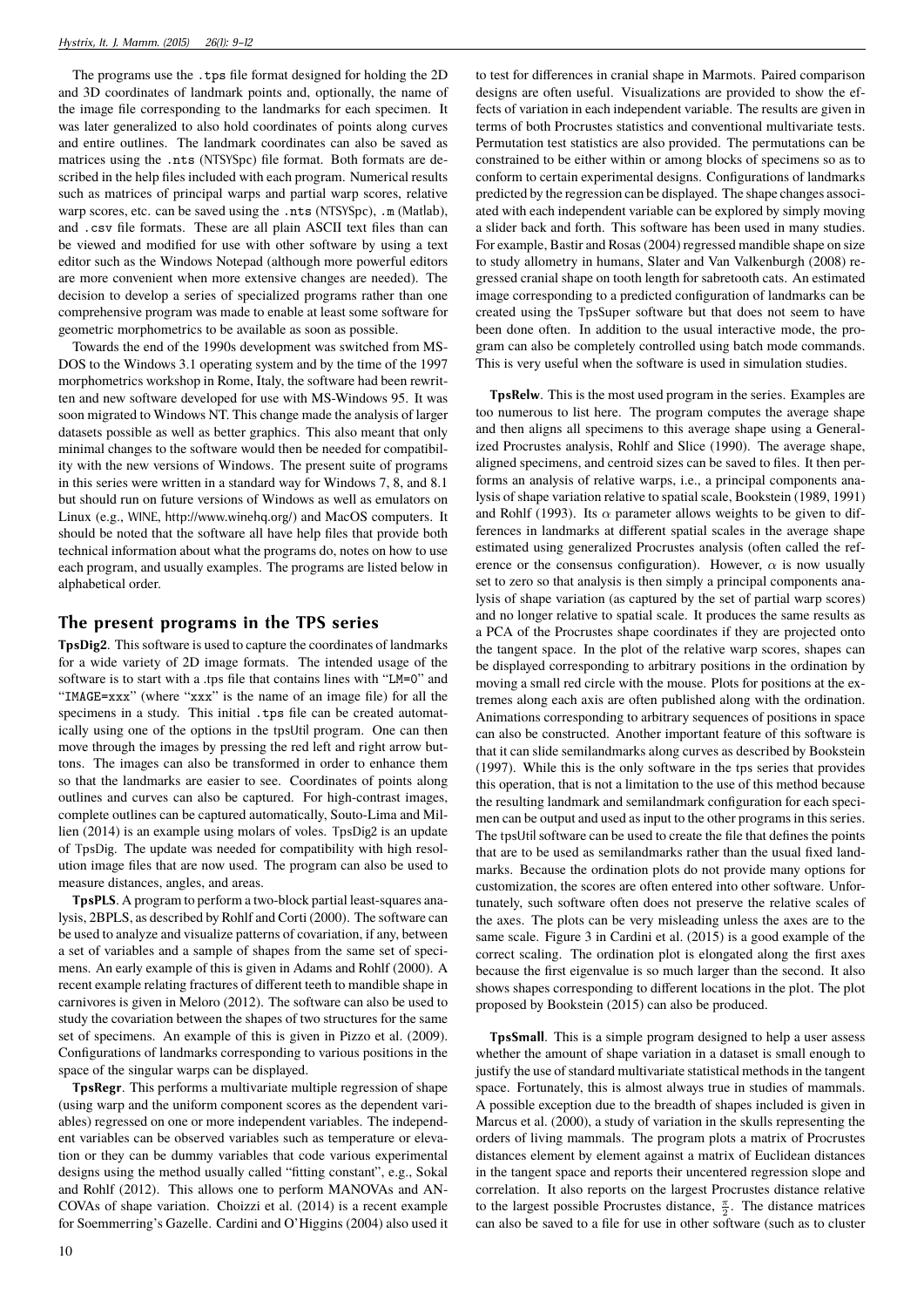specimens based on their Procrustes distances). This software can also use 3-dimensional coordinates.

**TpsSplin**. This software does not perform any statistical analyses. It simply displays a grid overlaying one specimen transformed using the thin-plate spline so that the positions of its landmarks coincide with those of another specimen. It also allows this transformation to be decomposed by spatial scale. Plots can be displayed showing the overall transformation as well as for just the affine part, the non-affine part or the latter's decomposition into the contribution of individual partial warps. As mentioned above, these decompositions seemed more interesting when the software was first developed than they do now for the reasons given in Rohlf (1998). The software is still useful for displaying the shape differences between two specimens or two group means.

**TpsSuper**. This software has several options for the unwarping of images. An unwarped image is an image that has been transformed so that its landmarks match those of a specified target configuration of landmarks. The operation is called "unwarping" rather than "warping" because, instead of mapping each pixel in the original image to its position in the transformed image, each pixel in the transformed image is looked-up in the original image. This prevents gaps in the transformed image in regions that are expanded relative to the first image. See Bookstein (1991) for more discussion and an example. The target configuration is often an average of all the specimens but it can also be a configuration of landmarks predicted by regression using tpsRegr, a point in a PCA plot using tpsRelw, or an estimate of a node in a phylogenetic tree using TpsTree, see Rohlf (2002) for an example of the latter. It can also compute an average of a sample of images that have been unwarped to match a specified configuration. Examples are given in Gharaibeh et al. (2000) for mid-sagittal MRI images of human brains and in Bookstein et al. (2007) to show the effects of prenatal alcohol on the brains of children. While most geometric morphometric studies display statistical results as landmark configurations, the addition of unwarped images can be very helpful for biological interpretation. I believe that unwarped images should be used more often as they are more informative than just positions of landmarks and wireframes.

**TpsTree**. Given a phylogenetic tree or a dendrogram from a cluster analysis, the program provides visualizations of estimated configuration of landmarks corresponding to the nodes or to arbitrary locations along the branches. Estimates are computed using the squared-change parsimony model as described in Maddison (1991). In conjunction with the TpsSuper software, predicted images can be displayed for the nodes on the tree. Rohlf (2002) is an example. The software can also output a phylogenetic covariance matrix — useful in comparative studies that use the phylogenetic generalized least-squares method to analyze their data. See Rohlf (2001) for a discussion. A matrix of independent contrasts, Felsenstein (1985), can also be produced.

**TpsTri**. This software was designed to display various properties of shape spaces when there are just 3 landmarks. It does not provide any statistical analyses of shape variation. It can plot samples of shapes (user provided or from built-in simulations) on the various shape or form spaces that have been proposed for use in morphometrics. It can show, for example, why the reference shape should be at least close to the mean shape of a sample of shapes. It can also display some of the properties of the various shape spaces that have been proposed. This software was used to prepare the plots of shape spaces in Rohlf (2000a); Slice (2001), and in many other papers describing properties of some of shape spaces.

**TpsUtil**. This software resulted from a wide variety requests for special operations needed when carrying out a morphometric studies. Rather than providing many specialized utility programs, the operations were combined into a single program. It can, for example, change file formats, delete or reorder landmarks, delete or reorder specimens, split or combine files, and change file formats. The software can also compute areas, prepare input files for sliding of semilandmarks in tpsRelw. It includes an option to "unbend" the positions of landmarks in an attempt to undo distortions in preserved fish. A common use of tpsUtil is to build the initial .tps file that is used as input to the TpsDig2 software. I am still open to suggestions for additional operations.

## **Other, more specialized programs**

The following programs were written because they were needed for particular papers I wrote. However, the programs were generalized somewhat so that they might also be of use to others — either to duplicate my simulations or to perform additional experiments.

**TpsBias**. This software was used for the computations and illustrations in Rohlf (2003). That study examined the patterns of error and bias for several methods for estimating of the mean shape for a sample. While that study only simulated isotropic variation at each landmark, the software can also be used to investigate more general models (different amounts of variation at each landmark and with correlated variation within and between landmarks). The results for these latter models have not yet been published but the conclusions are very similar — Procrustes methods have much better statistical properties (less bias and smaller mean square error) than other morphometric methods that have been proposed – even though these models violate the assumptions of the Procrustes-based methods. The program can also be completely controlled using batch mode commands for use in simulation studies.

**TpsPower**. This software was used for the computations and illustrations in Rohlf (2000b). It allows one to determine the probability of correctly deciding that two samples of shapes were drawn from populations with different mean shapes. The results are given for several test statistics. The original version of the software was constrained to the isotropic model but more general models can also be investigated. In addition to the usual interactive mode, the program can also be completely controlled using batch mode commands for when the software is used in simulation studies.

# **Future development?**

It was originally expected that the programs would eventually be combined into a single comprehensive package. That development now seems less important because there are now several such general programs available. It is a sign of the growing maturity of the field. There are stand-alone programs such as MorphoJ (http://www.flywings.org. uk/morphoj\_page.htm), Morpheus et al (http://morphlab.sc.fsu.edu/ software.html), NTSYSpc (http://www.exetersoftware.com), IMP (http: //www3.canisius.edu/~sheets/IMP%208.htm), or the EVAN Toolbox (for members of the European Virtual Anthropology Network). There are also collections of procedures for R such as the geomorph package (http://www.geomorph.net). It is tempting to generalize the tps series to allow for 3-dimensional coordinates but no firm decision has been made. 6%

#### **References**

- Adams D.C., Rohlf F.J., 2000. Ecological character displacement in *Plethodon*: biomechanical differences found from a geometric morphometric study. Proceedings of the National Academy of Sciences, USA 97: 4106–4111.
- Bastir M., Rosas A., 2004. Geometric morphometrics in paleoanthropology: Mandibular shape variation, allometry, and the Evolution of modern human skull morphology. In: Elewa A.M.T. (Ed.) Morphometrics: Applications in Biology and Paleontology. Springer, Berlin - Wien. 231–241.
- Bookstein F.L., 1989. Principal warps: thin-plate splines and the decomposition of deformations. Institute of Electrical and Electronics Engineers, Transactions on Pattern Analysis and Machine Intelligence 11: 567–585.
- Bookstein F.L., 1991. Morphometric tools for landmark data: Geometry and Biology. Cambridge Univ. Press, New York.
- Bookstein F.L., 1997. Landmark methods for forms without landmarks: morphometrics of group differences in outline shape. Medical Image Analysis 1: 225–243.
- Bookstein F.L., 2015. Integration, Disintegration, and Self-Similarity: Characterizing the Scales of Shape Variation in Landmark Data. Evolutionary Biology (online first). doi: 10.1007/s11692-015-9317-8
- Bookstein F.L., Connor P.D., Huggins J.E., Barr H.M., Pimentel K.D., Streissguth A.P., 2007. Many infants prenatally exposed to high levels of alcohol show one particular anomaly of the corpus callosum. Alcoholism-Clinical and Experimental Research 31: 868–879.
- Cardini A., O'Higgins P., 2004. Patterns of morphological evolution in *Marmota* (Rodentia, Sciuridae): geometric morphometrics of the cranium in the context of marmot phylogeny, ecology and conservation. Biological Journal of the Linnean Society 82: 385–407.
- Cardini A., Polly D., Dawson R., Milne N., 2015. Why the Long Face? Kangaroos and Wallabies Follow the Same "Rule" of Cranial Evolutionary Allometry (CREA) as Placentals. Evolutionary Biology 42(2): 169-176. doi:10.1007/s11692-015-9308-9
- Chiozzi G., Bardelli G., Ricci M., De Marchi G., Cardini A., 2014. Just another island dwarf? Phenotypic distinctiveness in the poorly known Soemmerring's Gazelle, *Nanger soemmerringii* (Cetartiodactyla: Bovidae), of Dahlak Kebir Island. Biological Journal of the Linnean Society 111: 603–620.